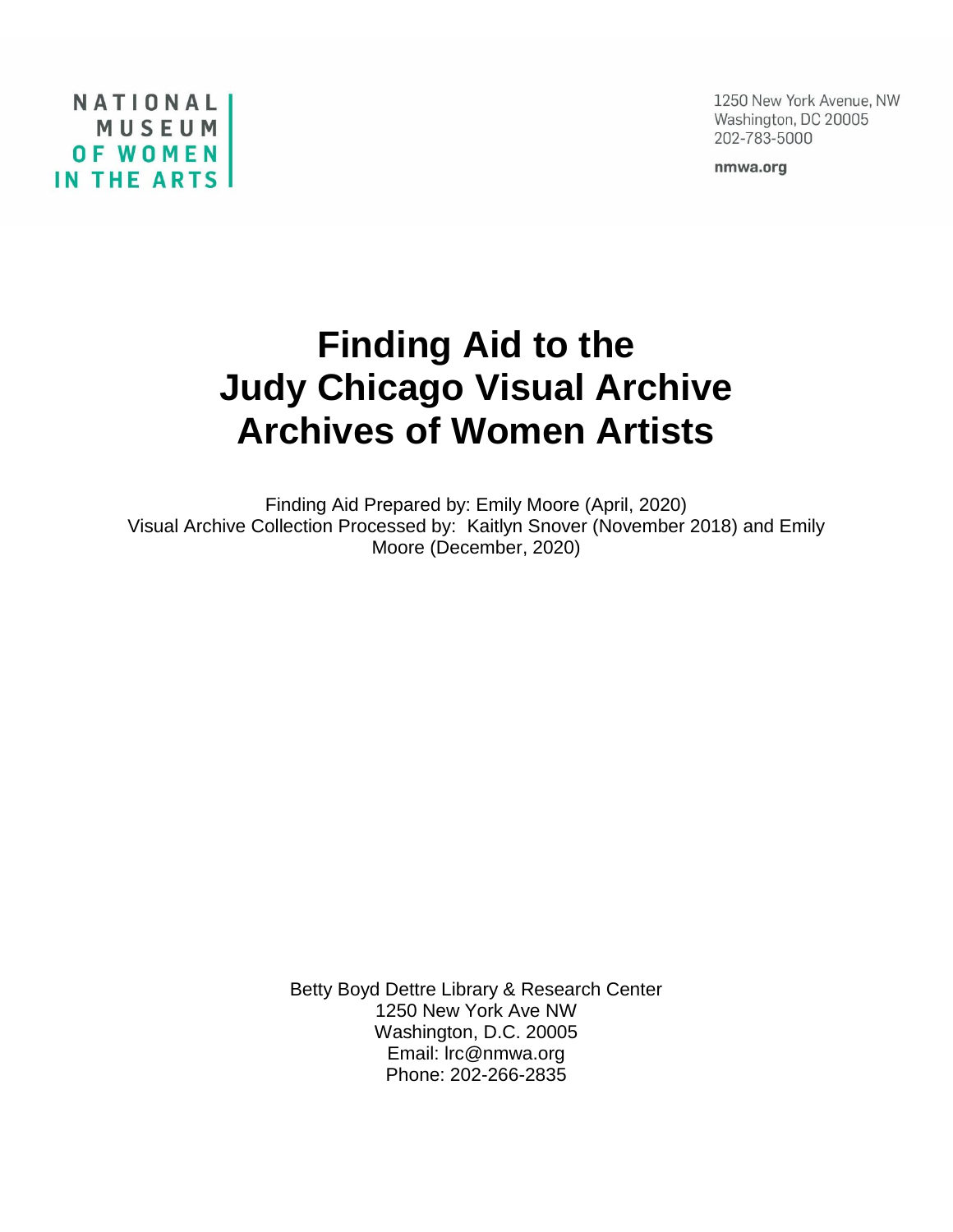# **Table of Contents**

| Series 1: Contact Sheets and Negatives, 1-446; Art Contact Sheets and Negatives; Personnel |  |
|--------------------------------------------------------------------------------------------|--|
|                                                                                            |  |
|                                                                                            |  |
|                                                                                            |  |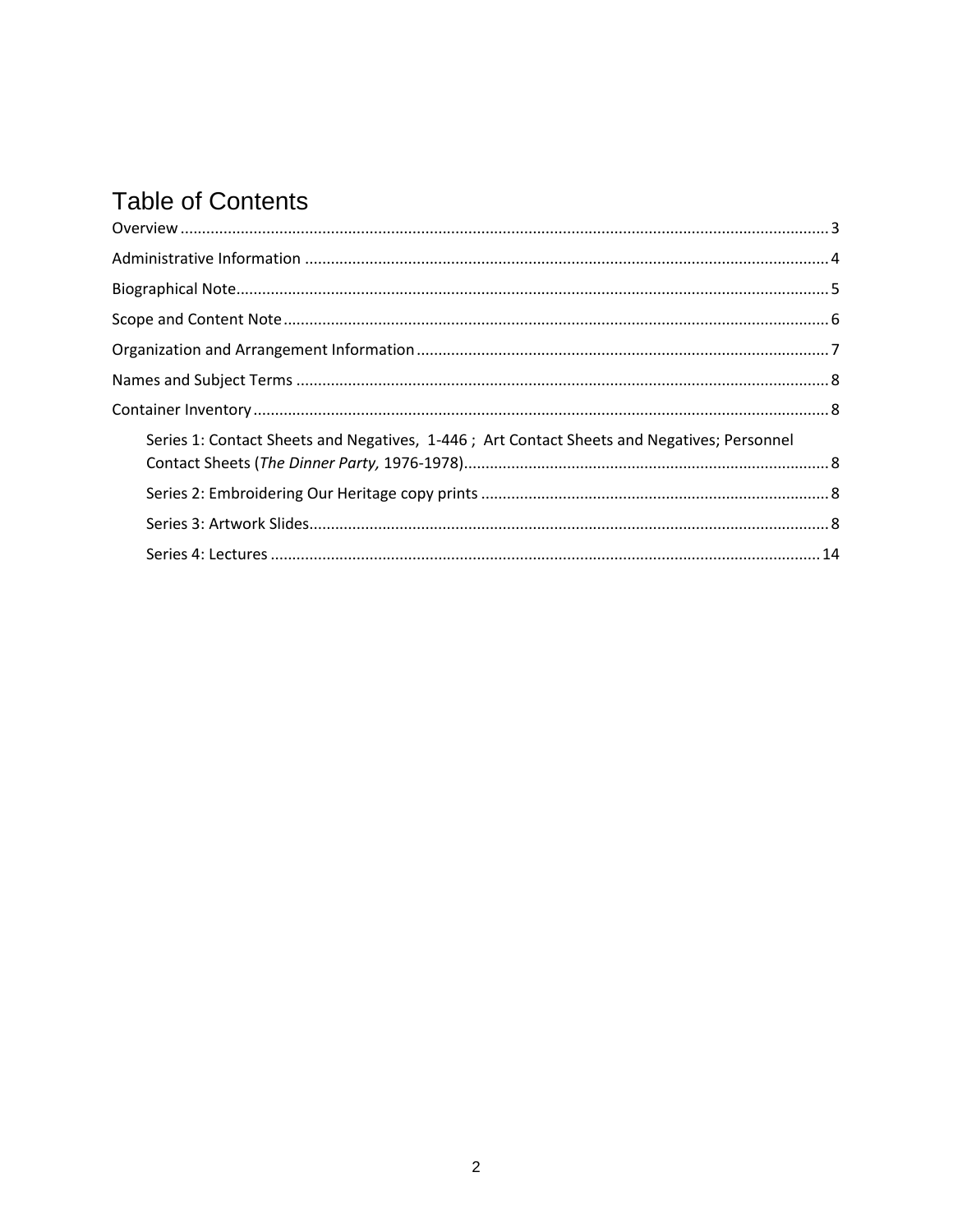### <span id="page-2-0"></span>**Overview**

#### **Repository Information:**

National Museum of Women in the Arts, Betty Boyd Dettre Library & Research Center 1250 New York Ave NW Washington, D.C. 20005 Email: lrc@nmwa.org Phone: 202-783-5000

#### **Title:**

Judy Chicago Visual Archive

#### **Provenance:**

Gift of Judy Chicago, May 8, 2017 Gift of Dianna Waggoner, November 2020

#### **Collection Dates:**

Inclusive Dates: circa 1940s-1978, 2015, undated

#### **Physical Description:**

Visual Archive: 15.88 linear feet (26 binders, 4.5 document boxes, 1 photo storage box, 1 oversized box and 2 boxes with textiles)

#### **Summary:**

Consisting of photographic negatives, contact sheets, and copy prints documenting and related to the career of Judy Chicago's piece, this collection will grow by accretion. As of December 2020, the collection includes slides of Chicago's early artwork, physical and digital copies of her lectures, items related to *The Dinner Party* (1974-1979), and preparatory materials for *The Birth Project.* 

#### **Finding Aid URL:**

[https://nmwa.org/learn/library-archives/archives-women-artists/manuscripts/judy](https://nmwa.org/learn/library-archives/archives-women-artists/manuscripts/judy-chicago-visual-archive-finding-aid)[chicago-visual-archive-finding-aid](https://nmwa.org/learn/library-archives/archives-women-artists/manuscripts/judy-chicago-visual-archive-finding-aid)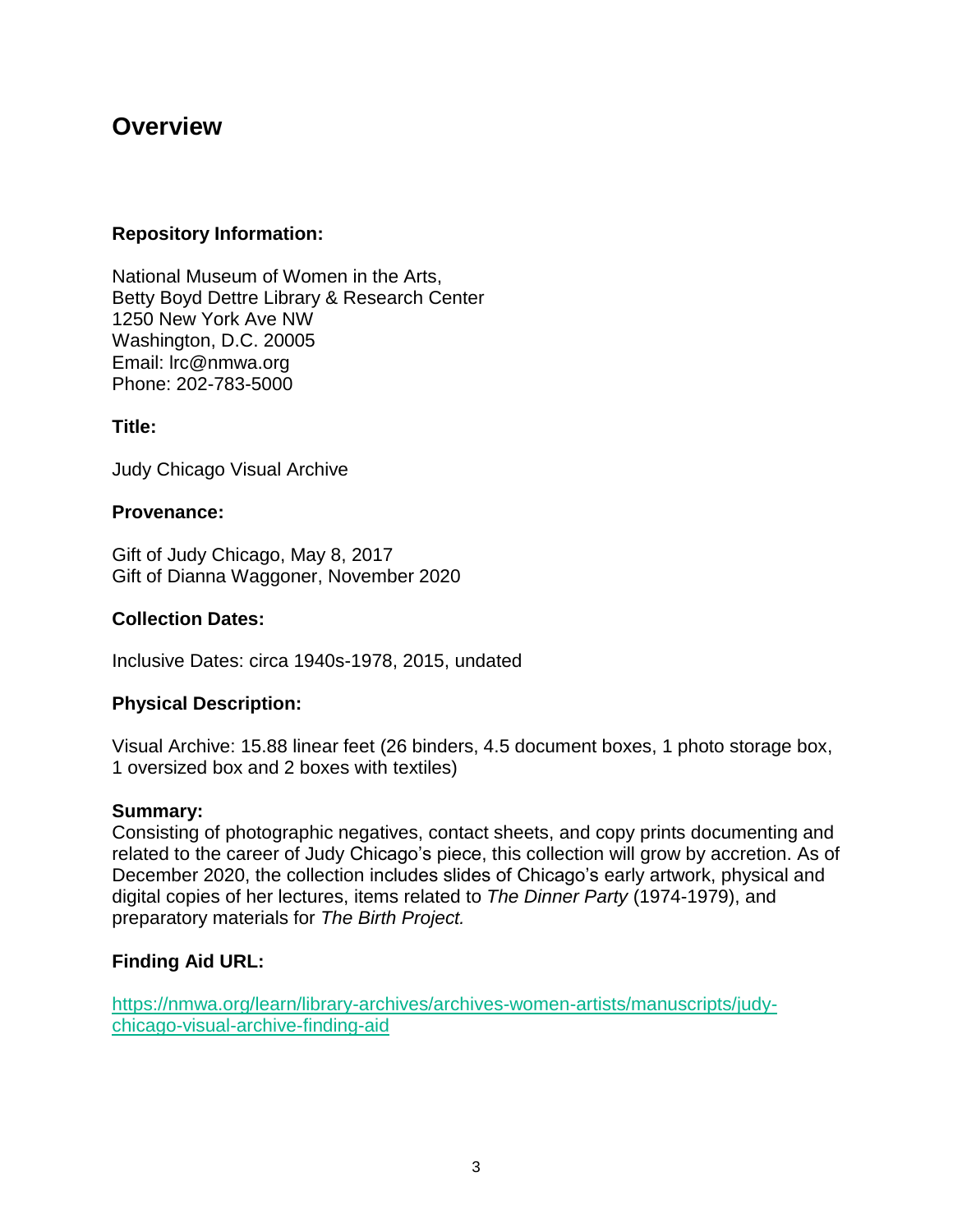# <span id="page-3-0"></span>**Administrative Information**

#### **Access Information:**

Unrestricted

#### **Preferred Citation:**

[Item],[ Date], [Series], [Subseries], Judy Chicago Visual Archive, Archives of Women Artists, National Museum of Women in the Arts, Betty Boyd Dettre Library & Research Center.

#### **Publication and Photocopies Note:**

Permission from the National Museum of Women in the Arts required for publication and reproduction of original materials. Photocopies of original materials can be made for a fee and at the discretion of the library director.

#### **Related Materials Note:**

#### **Betty Boyd Dettre Library and Research Center (LRC) Collection**

\*The LRC holds more than 100 resources related to Judy Chicago, including rare books, vertical files, monographs and exhibition catalogs. Users are encouraged to consult the LRC catalog at [www.nmwa.kohalibrary.com\\*](http://www.nmwa.kohalibrary.com/)

Books about Judy

Fields, Jill. Entering the picture: Judy Chicago, the Fresno Art Program, and the collective visions of women artists. New York: Routledge, 2012. (N7630 .F45 E58 2012) Gardenfeld, Alex and Stephanie Seidel, eds. Judy Chicago: a reckoning. Miami, Florida: Institute of Contemporary Art, 2019. (MON N44 .C48 2019a)

- Gerhard, Jane F. The Dinner Party: restoring women to history. New York: The Monacelli Press, 2014. (MON N44 .C48 2014)
- Levin, Gail. Becoming Judy Chicago: a biography of the artist. New York: Harmony Books, 2007. (MON N44 .C48 2007a)
- National Museum of Women in the Arts. Judy Chicago: new views. New York: Scala Arts Publishers, 2019. (MON N44 .C48 2019)

Books by Judy

Chicago, Judy. Institutional time: a critique of studio art education. New York: Monacelli Press, 2014. (MON N44 .C48 2014a)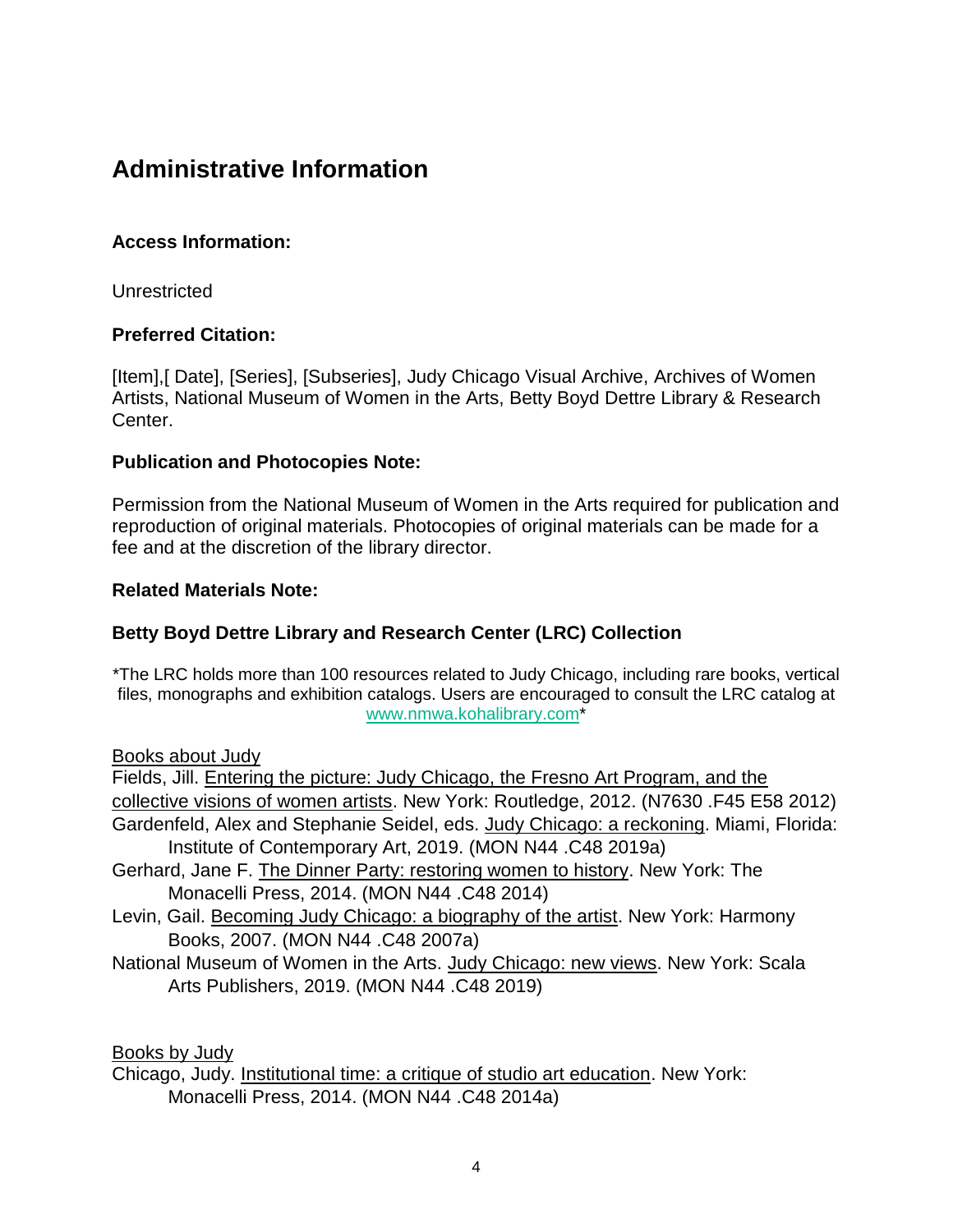Chicago, Judy. Through the flower: my struggle as a woman artist. Garden City, NY: Anchor Books, 1982. (MON N44 .C48 1982)

Chicago, Judy. Women and art: contested territory. New York, NY: Watson-Guptill Publications, 1999. (N7630 .C45 1999)

#### **Digital Resources and External Collections**

[The Judy Chicago Art Education Collection, Pennsylvania State University](https://judychicago.arted.psu.edu/)<sup>1</sup> [The Judy Chicago Collection, Schlesinger Library, Harvard](https://www.radcliffe.harvard.edu/schlesinger-library/collection/judy-chicago)<sup>2</sup> [The Judy Chicago Research Portal](https://judychicagoportal.org/)<sup>3</sup>

#### **Processed by:**

Kimberly Colbert, August 2017, Kaitlyn Snover, November 2018, Emily Moore, fall and winter 2020.

#### **Processing Note:**

All materials have maintained their original arrangement and titles. More processing will be necessary as additional materials are acquired.

# <span id="page-4-0"></span>**Biographical Note**

Born Judy Cohen in Chicago, Illinois, in 1939, Chicago attended the Art Institute of Chicago and the University of California, Los Angeles. Chicago's early work was Minimalist, and she was part of the landmark *Primary Structures* exhibition in 1966 at The Jewish Museum in New York. She turned to feminist content in the late 1960s. At this time she changed her last name to Chicago, the location of her birth.

Believing in the need for a feminist pedagogy for female art students, Chicago began the first Feminist Art Program at California State University, Fresno, in 1970. The following year, with artist Miriam Schapiro, she co-founded the Feminist Art Program at California Institute of the Arts, Valencia. *Womanhouse* (1972), a collaborative installation the two artists created with their students, transformed an abandoned building into a house representative of women's experiences.

Chicago is perhaps best known for her iconic *The Dinner Party* (1974–1979), which celebrates women's history through place settings designed for 39 important women. The monumental, collaborative project incorporates traditional women's crafts such as embroidery, needlepoint, and ceramics.

 $\overline{\phantom{a}}$ 

<sup>1</sup> https://judychicago.arted.psu.edu/

<sup>2</sup> https://www.radcliffe.harvard.edu/schlesinger-library/collection/judy-chicago

<sup>3</sup> https://judychicagoportal.org/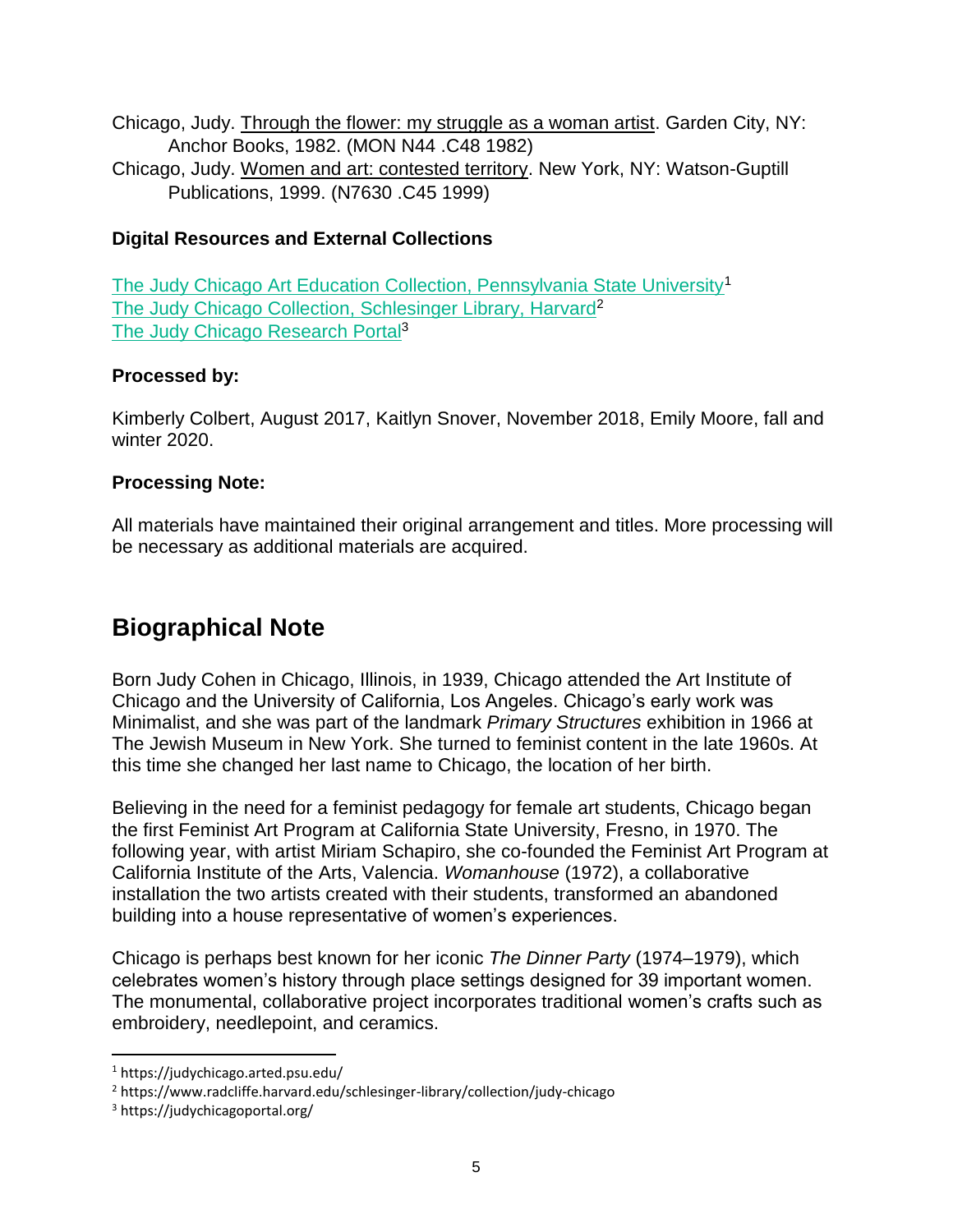Chicago's work has continued to address themes from women's lives with *The Birth Project* (1980–1985) and *The Holocaust Project* (1985–1993). She is a prolific lecturer and writer, and she has taught at Duke and Indiana Universities and the University of North Carolina at Chapel Hill. Her numerous awards include grants from the National Endowment for the Arts and the Getty Foundation and four honorary doctorates. She currently resides with her husband, photographer Donald Woodman, with whom she collaborates on artistic and teaching opportunities.

## <span id="page-5-0"></span>**Scope and Content Note**

The Judy Chicago Visual Archive will grow by accretion to represent the span of Chicago's artistic career. As of this writing (December, 2020) the collection includes materials related to the installation artwork, *The Dinner Party*, slides of artwork from Chicago's childhood to early career, lectures on topics such as feminism, Judaism, and art, as well as souvenirs and ephemera collected by Chicago collaborators. All series in the collection have been completed except for Subseries 3, Artwork, as this series will continue as more boxes of slides are acquired in the future.

Series 1: Contact Sheets and Negatives, 1-446; Art Contact Sheets and Negatives; Personnel Contact Sheets This series consists of contact sheets and negatives spanning from 1976-1978. The contact sheets and negatives include images of resources collected to create the

installation and photos of the people and labor involved in to the creation of this work.

Series 2: Embroidering Our Heritage Copy Prints (226 prints) Included in Series 2 is a set of 226 5 x 7 black and white copy prints used in prepress for the 1980 book, Embroidering Our Heritage: The Dinner Party Needlework," by Chicago and Susan Hill. These photos document the needlework and workers in the studio as well as reproduce reference images related to needle work and textiles gathered during the research phase of the project.

#### Series 3: Artwork (319 slides)

Series 3 is currently a growing collection and consists of artwork slides dating from the 1940s to 1972, focusing mainly on Chicago's work from the 1960s.

#### Series 4: Lectures

This series consists of 44 lectures about Chicago's artistic career and projects such as *The Dinner Party* and *The Holocaust Project*. The majority of these lectures include images and/or slide show presentations along with the lecture notes, some of which are handwritten or annotated most likely by Chicago's own hand. Each lecture also has corresponding CDs of the lecture.

#### Series 5: Souvenirs and Ephemera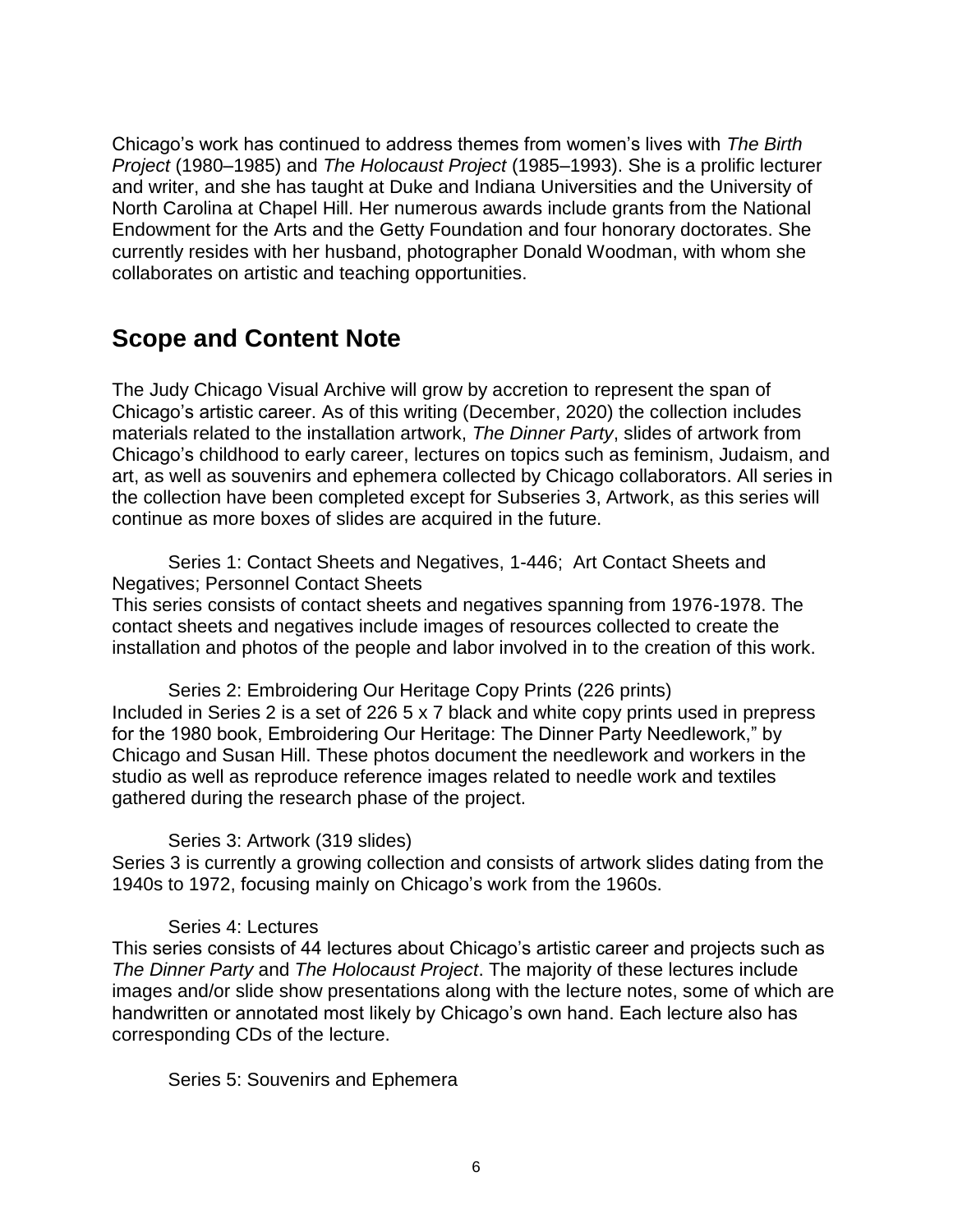Series 5 consists of souvenirs, ephemera, and items related to the creation of *The Dinner Party, The Birth Project* and *RESOLUTIONS: A Stitch in Time.* Original *Dinner Party* drawings of the Anne Hutchinson runner are included, as well as six tee-shirts related to the projects and preparatory embroidery materials used by needle worker and Chicago collaborator Jacquelyn Moore Alexander. A quilting kit for the Honor Quilt is also included.

# <span id="page-6-0"></span>**Organization and Arrangement Information**

The materials were organized in the order as received and applied to the materials in the upper right corner of the contact sheet. Series 1 materials were pre-arranged in a numerical order, so that was followed for the processing of the materials. The Personnel Contact Sheets did not have a set numerical order, but was broken up into sections based upon departments, so that arrangement was continued. Series 2 consists of 226 5 x 7" (chiefly) black and white photo copy prints prepared for the production of *Embroidering Our Heritage*, a book devoted to the needle work of *The Dinner Party*. These are arranged according to numbers on the prints which correspond to their appearance in the final publication. Series 3 is currently made up of one binder box holding 321 slides, categorized thematically and generally or specifically by date as they were originally arranged upon arrival to NMWA. The lectures of Series 4 were undated, save for two dated in April of 2015, so they were arranged alphabetically by lecture title.

The Personnel Contact Sheets (Binder Box 6) are assemblages cut from contact sheets which arrange individual frames by category, as opposed to the full contact sheets which replicate the original order of the film strips. They are arranged into the following sections and in the quantities noted:

> Personnel : 19 pages Needlework: 31 pages Documentation: 5 pages Fastening: 1 page Floor: 3 pages Moarovia Ceramic Tiles: 1 page Research: 3 pages Publications: 1 page Graphics: 1 page Meetings: 16 pages Resources: Technical: 3 pages Mock-Up: 5 pages Ceramics: 10 Building/Woodwork: 3 pages

Series 5 consists solely of items received from Chicago collaborators and was created in the winter of 2020. The Anne Hutchinson preparatory drawings were accessioned in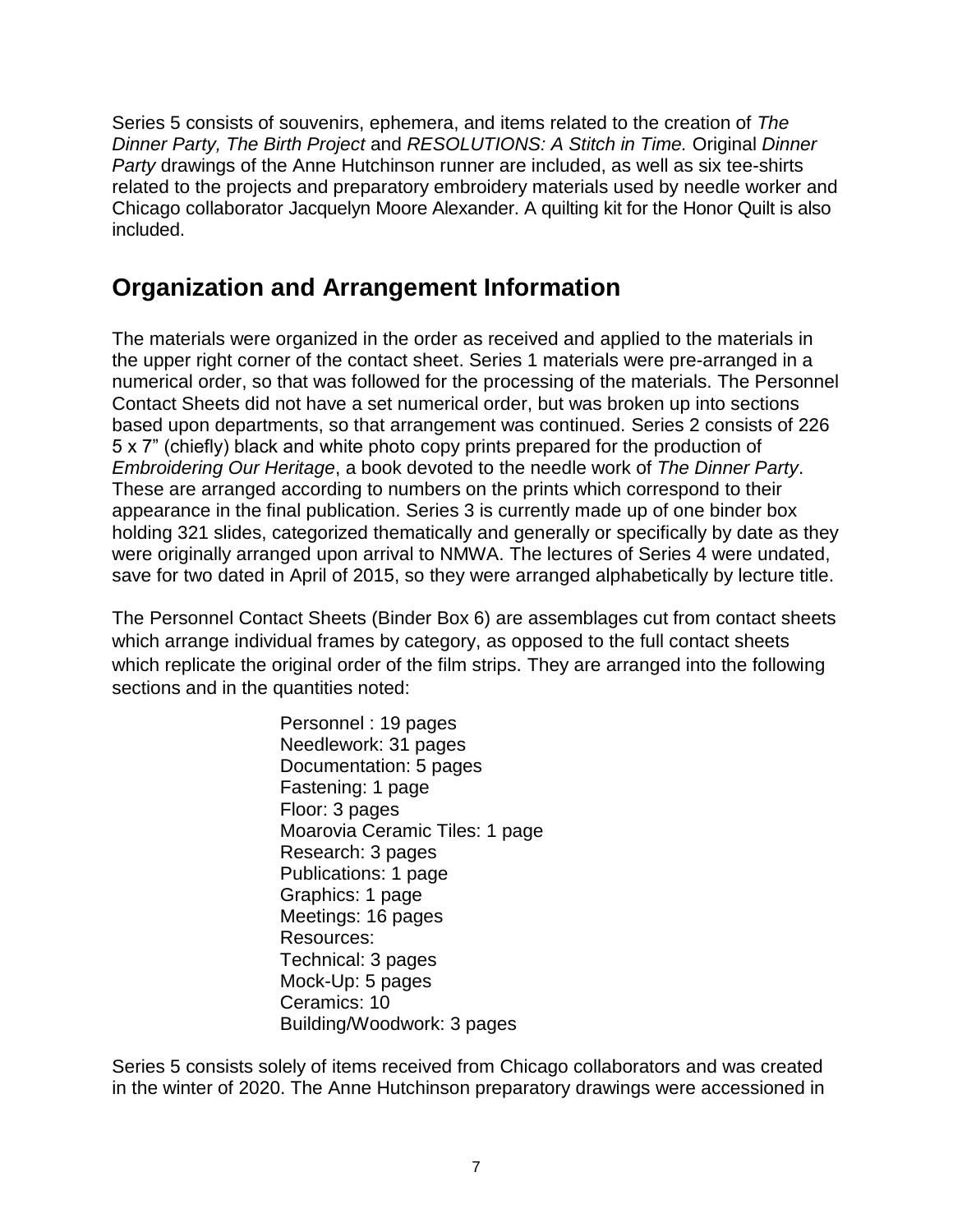the fall of 2020 after being donated by Dianna Waggoner, who received them as a gift from Chicago. The embroidery materials originally belonged to needle worker and Chicago collaborator Jacquelyn Moore Alexander, who donated them to Through The Flower, who in turn, deposited them in the archive.

### <span id="page-7-0"></span>**Names and Subject Terms**

Chicago, Judy, 1939 – Feminism Feminist movement Feminist educational thinking Feminist Art Workers

### <span id="page-7-1"></span>**Container Inventory**

<span id="page-7-2"></span>**Series 1: Contact Sheets and Negatives, 1-446 ; Art Contact Sheets and Negatives; Personnel Contact Sheets (***The Dinner Party,* **1976-1978)**

| <b>Box Contents</b>                         |
|---------------------------------------------|
| <b>Contact Sheets and Negatives 1-99</b>    |
| <b>Contact Sheets and Negatives 100-199</b> |
| Contact Sheets and Negatives 200-299        |
| Contact Sheets and Negatives 300-399        |
| Contact Sheets and Negatives 400-446        |
| Contact Sheets and Negatives 2 1/4 size     |
| 2 % Size Art Contact Sheets and Negatives   |
| <b>Personnel Contact Sheets</b>             |
|                                             |

#### <span id="page-7-3"></span>**Series 2: Embroidering Our Heritage copy prints**

| Box # | <b>Box Contents</b>                   |
|-------|---------------------------------------|
|       | Embroidering Our Heritage copy prints |

#### <span id="page-7-4"></span>**Series 3: Artwork Slides**

| Box #        | <b>Box Contents</b>          |
|--------------|------------------------------|
| Binder Box 1 | Early Work, circa 1940s-1972 |
|              | Childhood Work: 12 Slides    |
|              | Early Work 1963: 20 Slides   |
|              | Early Work 1964: 13 Slides   |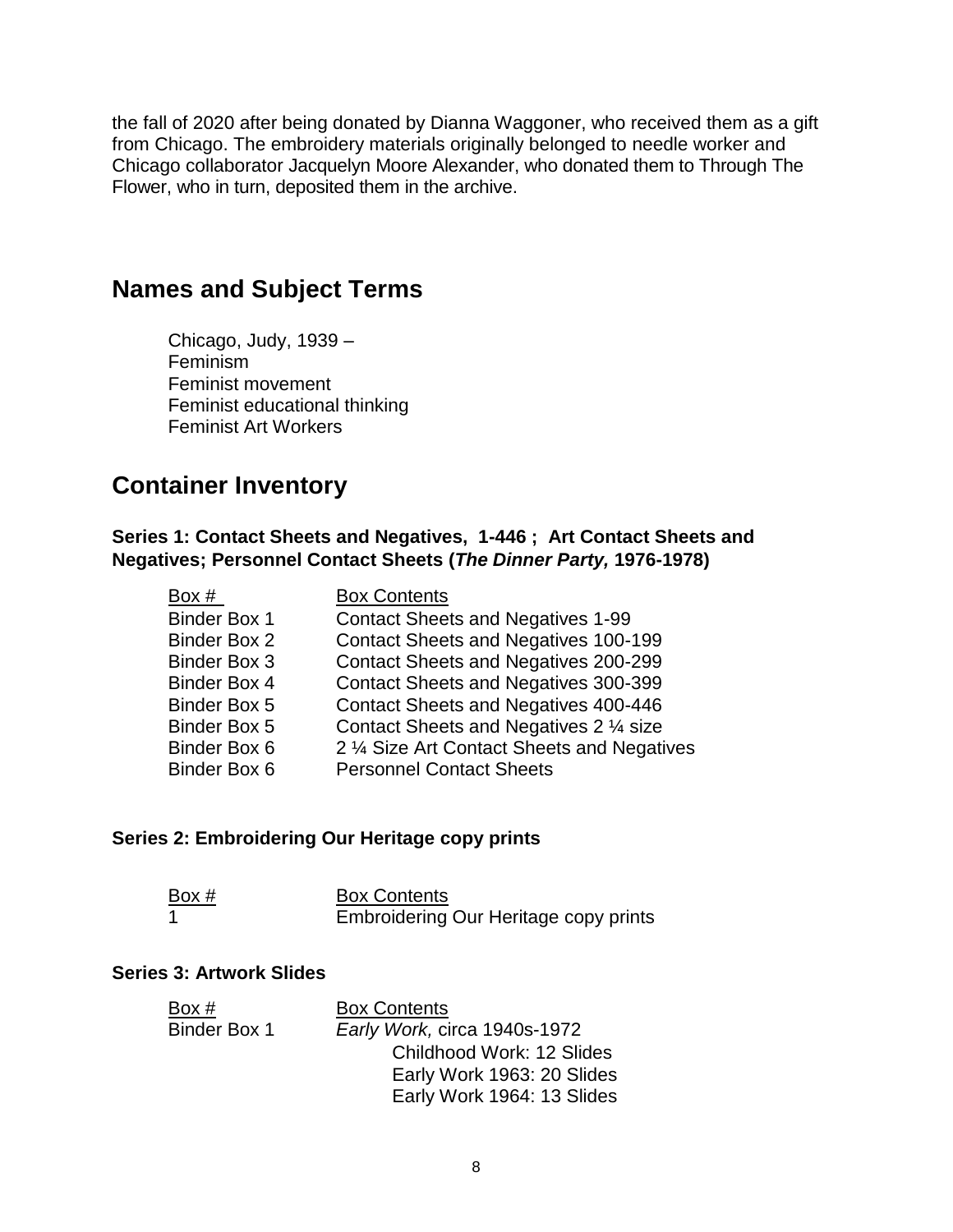Early Work 1965: 30 Slides Early Work 1966: 9 Slides Early Work 1967: 33 Slides 1968 Dome Drawings: 16 Slides 1968 Donut Drawings: 12 Slides 1968 Dome Paintings: 16 Slides 1968 Small Dome Sculptures: 18 Slides 1968 Large Dome Sculptures: 21 Slides Star Cunts: 25 Slides Optical Shapes: 12 Slides Pasadena Lifesavers: 34 Slides Fresno Fans: 26 Slides Flesh Gardens: 18 Slides Untitled Section: 4 Slides

Box # Box Contents

Binder Box 2 *Porcelains and Early Feminist Work,* 1972-1976 Small Porcelain: 31 slides, 3 installation slides Giving and Taking: 1 slide Sex From the Inside Out: 8 slides Various Porcelain Works Installed circa 1975: 24 slides Six Views from the Womantree: 7 slides Broken Butterflies: 6 slides, 9 installation slides Did You Know Your Mother Has A Sacred Heart?: 4 slides, 10 installation slides Tender Buttons: 11 slides, 2 installation slides 1972 misc.: 12 slides Through the Flower: 14 slides Butterfly Test Plates: 12 slides 1973 misc.: 4 slides Great Ladies: 12 slides, 17 installation slides Reincarnation Triptych: 10 slides, 3 installation slides Compressed Women Who Yearn to Be Butterflies: 6 slides, 4 installation slides The Rejection Quintet: 6 slides, 4 installation slides Clitoral Secrets: 5 slides, 2 installation slides Studies for Butterfly Vagina Erotica: 5 slides, 4 installation slides 1975-6 misc.: 3 slides

Box # Box Contents

Binder Box 3 *The Dinner Party,* 1974-1979 Primordial Goddess: 30 slides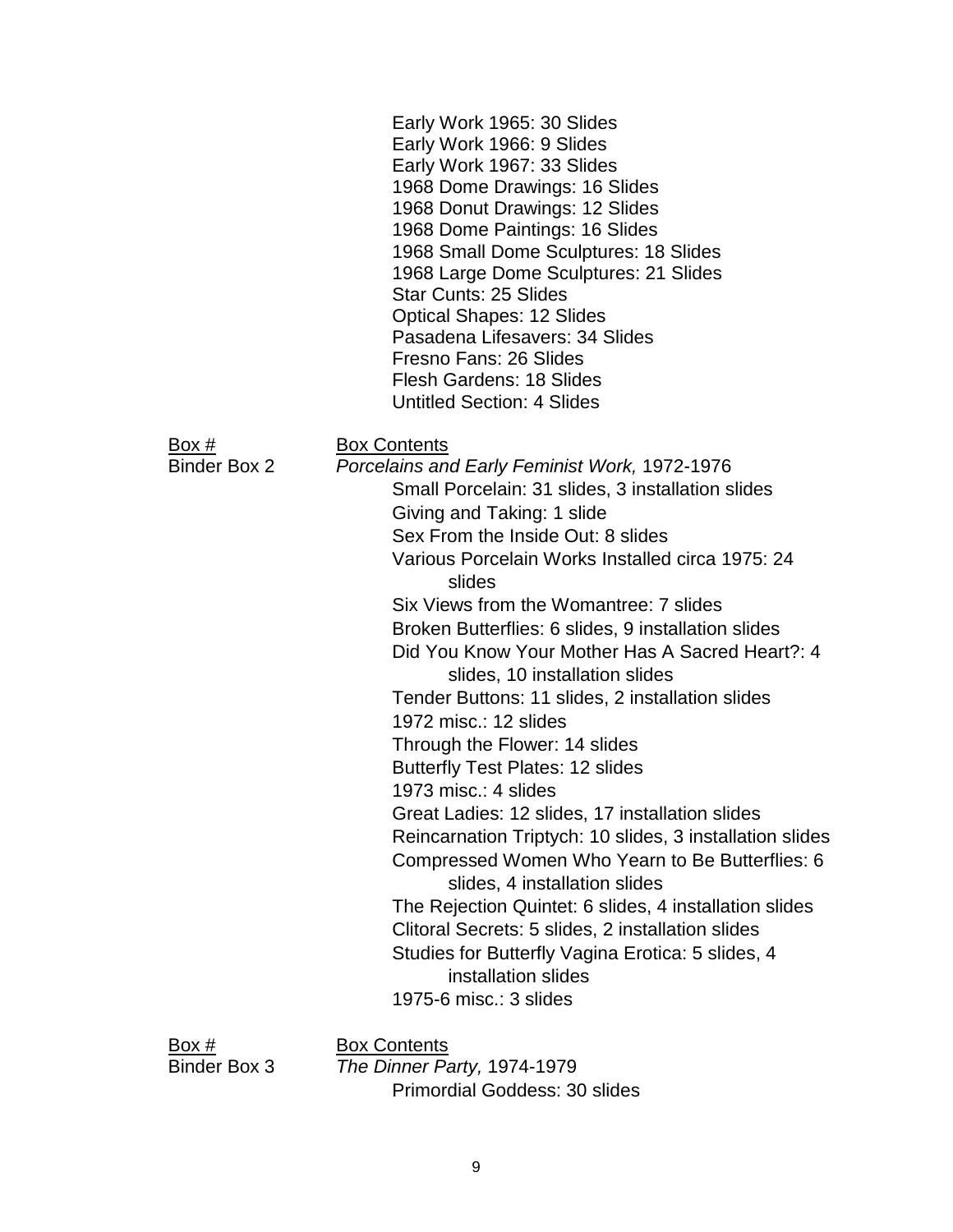|                       | Fertile Goddess: 29 slides<br>Ishtar: 16 slides<br>Kali: 32 slides<br>Snake Goddess: 26 slides<br>Sophia: 24 slides<br>Amazon: 29 slides<br>Hatshepsut: 42 slides<br>Judith: 19 slides<br>Sappho: 24 slides<br>Aspasia: 21 slides<br>Boadaceia: 33 slides<br>Hypatia: 44 slides                                                                                                              |
|-----------------------|----------------------------------------------------------------------------------------------------------------------------------------------------------------------------------------------------------------------------------------------------------------------------------------------------------------------------------------------------------------------------------------------|
| Box #<br>Binder Box 4 | <b>Box Contents</b><br>The Dinner Party, 1974-1979<br>Marcella: 16 slides<br>Saint Bridget: 23 slides<br>Theodora: 41 slides<br>Hrosvitha: 49 slides<br>Trotrula: 30 slides<br>Eleanor of Aquitaine: 69 slides<br>Hildegarde: 34 slides<br>Petronilla de Meath: 37 slides<br>Christine de Pisan: 32 slides<br>Isabella d'Este: 36 slides<br>Elizabeth Rex: 46 slides<br>Artemisia: 31 slides |
| Box #<br>Binder Box 5 | <b>Box Contents</b><br>The Dinner Party, 1974-1979<br>Anna van Schurman: 45 slides<br>Anne Hutchinson: 40 slides<br>Sacajawea: 47 slides<br>Caroline Herschel: 73 slides<br>Mary Wollstonecraft: 78 slides<br>Sojourner Truth: 44 slides<br>Susan B. Anthony: 50 slides<br>Elizabeth Blackwell: 55 slides<br>Emily Dickinson: 66 slides                                                      |
| Box #<br>Binder Box 6 | <b>Box Contents</b><br>The Dinner Party, 1974-1979<br>Ethel Smyth: 40 slides                                                                                                                                                                                                                                                                                                                 |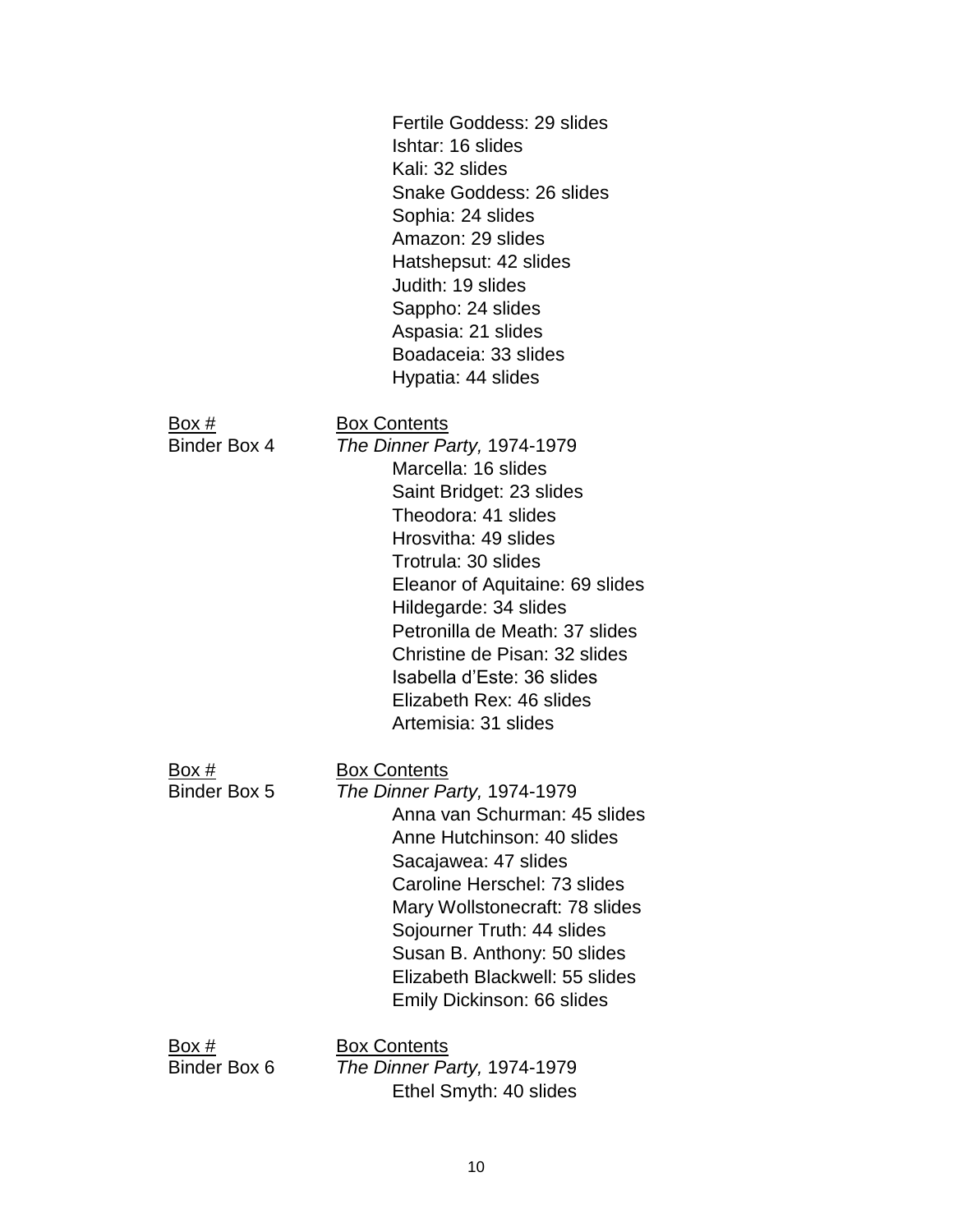|                                      | Margaret Sanger: 48 slides<br>Natalie Barney: 56 slides<br>Virginia Woolf: 80 slides<br>Georgia O'Keeffe: 54 slides                                                                                                                                                                                                                                                                                                                |
|--------------------------------------|------------------------------------------------------------------------------------------------------------------------------------------------------------------------------------------------------------------------------------------------------------------------------------------------------------------------------------------------------------------------------------------------------------------------------------|
| Box #<br>Binder Box 7                | <b>Box Contents</b><br>The Dinner Party, 1974-1979<br><b>Installation Views: 43 slides</b><br>Entry Banners: 40 slides<br>Heritage Floor: 161 slides                                                                                                                                                                                                                                                                               |
| Box #<br><b>Binder Box 8</b>         | <b>Box Contents</b><br>The Dinner Party, 1974-1979<br>Ceramic Goddesses: 30 slides<br>Drawings, Notes and Sketches: 25 slides<br>Permanent Housing: 10 slides<br>Letter Studies: 35 slides<br>Embroidering Our Heritage: 53 slides<br>Heritage Floor: 61 slides<br>Process Slides: 233 slides<br>San Francisco Tapestry Workshop: 117 slides                                                                                       |
| Box #<br><b>Binder Box 9</b>         | <b>Box Contents</b><br>The Dinner Party, 1974-1979                                                                                                                                                                                                                                                                                                                                                                                 |
| Box #<br>Binder Box 10               | <b>Box Contents</b><br>Performances, Prints and Sketchbooks<br>Atmospheres: 68 slides<br>Northwest Coast Atmospheres: 8 slides<br>A Butterfly for Oakland: 29 slides<br>Dry Ice and Sublime Environment: 9 slides<br>Women and Smoke: 1 slide<br><b>Recent Performances: 6 slides</b><br>Early Prints: 160 slides<br>Delta of Venus Watercolors: 48 slides<br>Retrospective in a Box: 56 slides<br>Thinking About Trees: 67 slides |
| Box #<br>Binder Box 11               | <b>Box Contents</b><br>The Birth Project, 1980-1985                                                                                                                                                                                                                                                                                                                                                                                |
| <u>Box #</u><br><b>Binder Box 13</b> | <b>Box Contents</b><br>The Birth Project, 1980-1985<br>Birth Tear: 91 slides                                                                                                                                                                                                                                                                                                                                                       |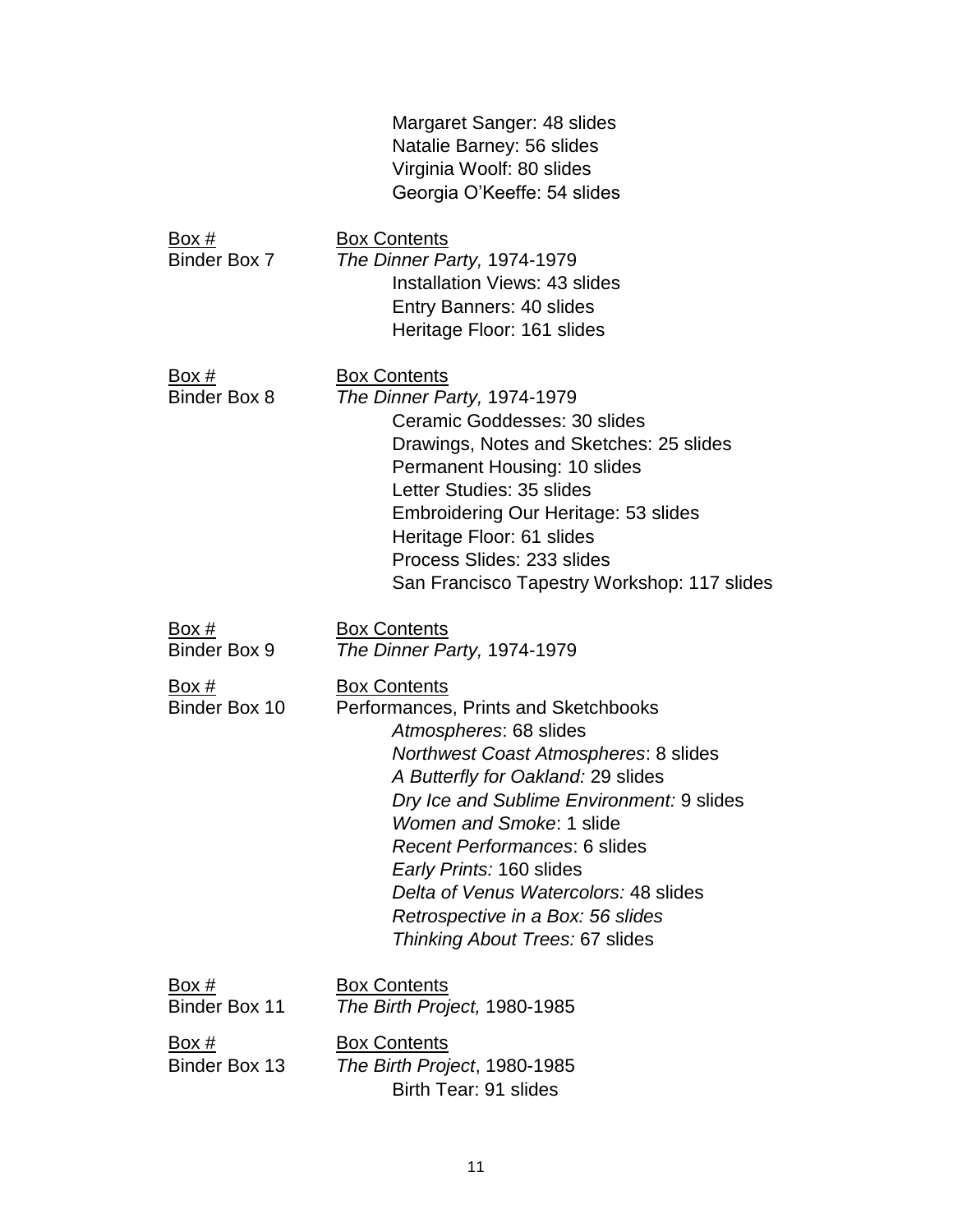|                               | Birth Joy: 8 slides<br>Birth: 55 slides<br>Birth Quilts: 51 slides<br>Birth Crochet: 9 slides<br>Birth Goddess: 43 slides<br>The Crowning: 90 slides                                                                                                                                                                                                                                                                                                                                                                                                                                                                                                                              |
|-------------------------------|-----------------------------------------------------------------------------------------------------------------------------------------------------------------------------------------------------------------------------------------------------------------------------------------------------------------------------------------------------------------------------------------------------------------------------------------------------------------------------------------------------------------------------------------------------------------------------------------------------------------------------------------------------------------------------------|
| Box #<br>Binder Box 14        | <b>Box Contents</b><br>The Birth Project, 1980-1985<br>Childbirth in America: 119 slides<br>Birth Figures 1-4: 22 slides<br><b>Birth Garments: 85 slides</b><br>Birth Trinity: 194 slides                                                                                                                                                                                                                                                                                                                                                                                                                                                                                         |
| <u>Box #</u><br>Binder Box 15 | <b>Box Contents</b><br>The Birth Project, 1980-1985<br>Misc.: 124 slides<br><b>Birth Garment Drawings and Creation Drawing: 29</b><br>slides<br>Birth Images and Misc. Studies: 22 slides<br>Shadow Drawings and Misc. 1980s: 25 slides<br>PowerPlay, 1982-1987<br>Three Faces of Man, Pissing on Nature Drawings and<br>Misc. Drawing: 16 slides<br>In the Shadow of a Handgun: 13 slides<br>Driving the World to Destruction: 16 slides<br>Rainbow Man and Misc. Drawings and Studies: 21<br>slides<br>Malehead: 11 slides<br>Misc. Drawings: 35 slides<br>Studies for Doublehead and Woeman: 12 slides<br>PowerPlay: 123 slides<br>Doublehead: 56 slides<br>Woe/Man: 61 slides |
| <u>Box #</u><br>Binder Box 16 | <b>Box Contents</b><br>The Holocaust Project, 1985-1993<br>613 slides                                                                                                                                                                                                                                                                                                                                                                                                                                                                                                                                                                                                             |
| <u>Box #</u><br>Binder Box 17 | <b>Box Contents</b><br>The Holocaust Project, 1985-1993<br>588 slides                                                                                                                                                                                                                                                                                                                                                                                                                                                                                                                                                                                                             |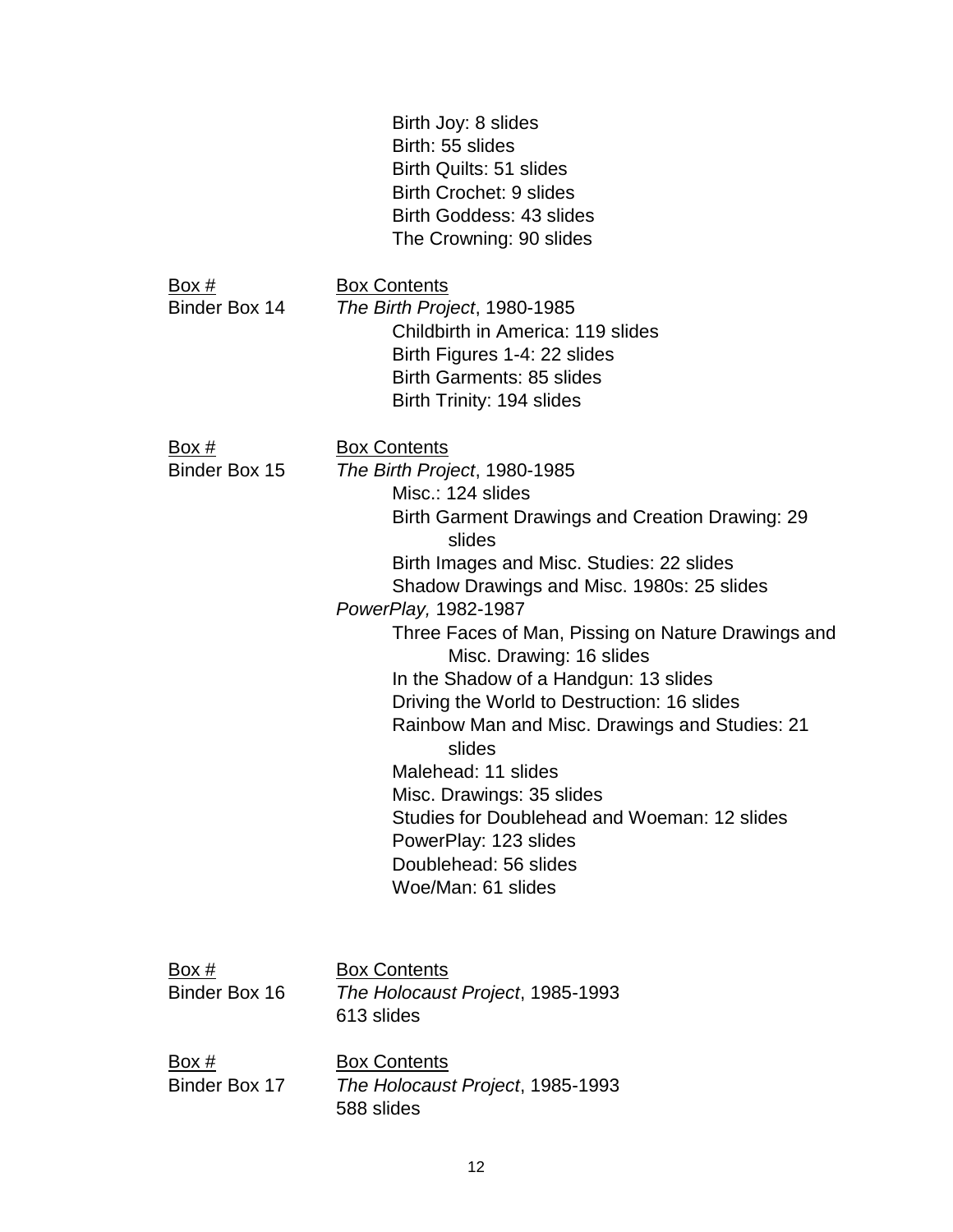| Box #<br>Binder Box 18        | <b>Box Contents</b><br>The Holocaust Project, 1985-1993<br>400 slides<br><b>RESOLUTIONS: A Stitch in Time</b><br>280 slides                                                                                                                                                                     |
|-------------------------------|-------------------------------------------------------------------------------------------------------------------------------------------------------------------------------------------------------------------------------------------------------------------------------------------------|
| <u>Box #</u><br>Binder Box 19 | <b>Box Contents</b><br><b>RESOLUTIONS: A Stitch in Time</b><br>298 slides<br><b>Jewish Related Works</b><br>91 slides<br><b>Cat Related Works</b><br>137 slides<br>Delta of Venus<br>28 slides<br>What If Women Ruled the World?<br>62 slides<br><b>Gift Drawings</b><br>15 slides              |
| Box #<br>Binder Box 20        | <b>Box Contents</b><br><b>Cast Drawings</b><br>12 slides<br>My Accident<br>26 slides<br><b>Coast to Coast Cancer</b><br>12 slides<br><b>Thinking About Trees</b><br>32 slides<br><b>Reverence for Life</b><br>26 slides<br>Autobiography of a Year<br>144 slides<br>Los Lunas Hill<br>20 slides |
| Box #<br><b>Binder Box 21</b> | <b>Box Contents</b><br><b>Toby Heads and Mugs</b><br>111 slides<br>Heads Up<br>94 slides<br>Misc. 2000-Present                                                                                                                                                                                  |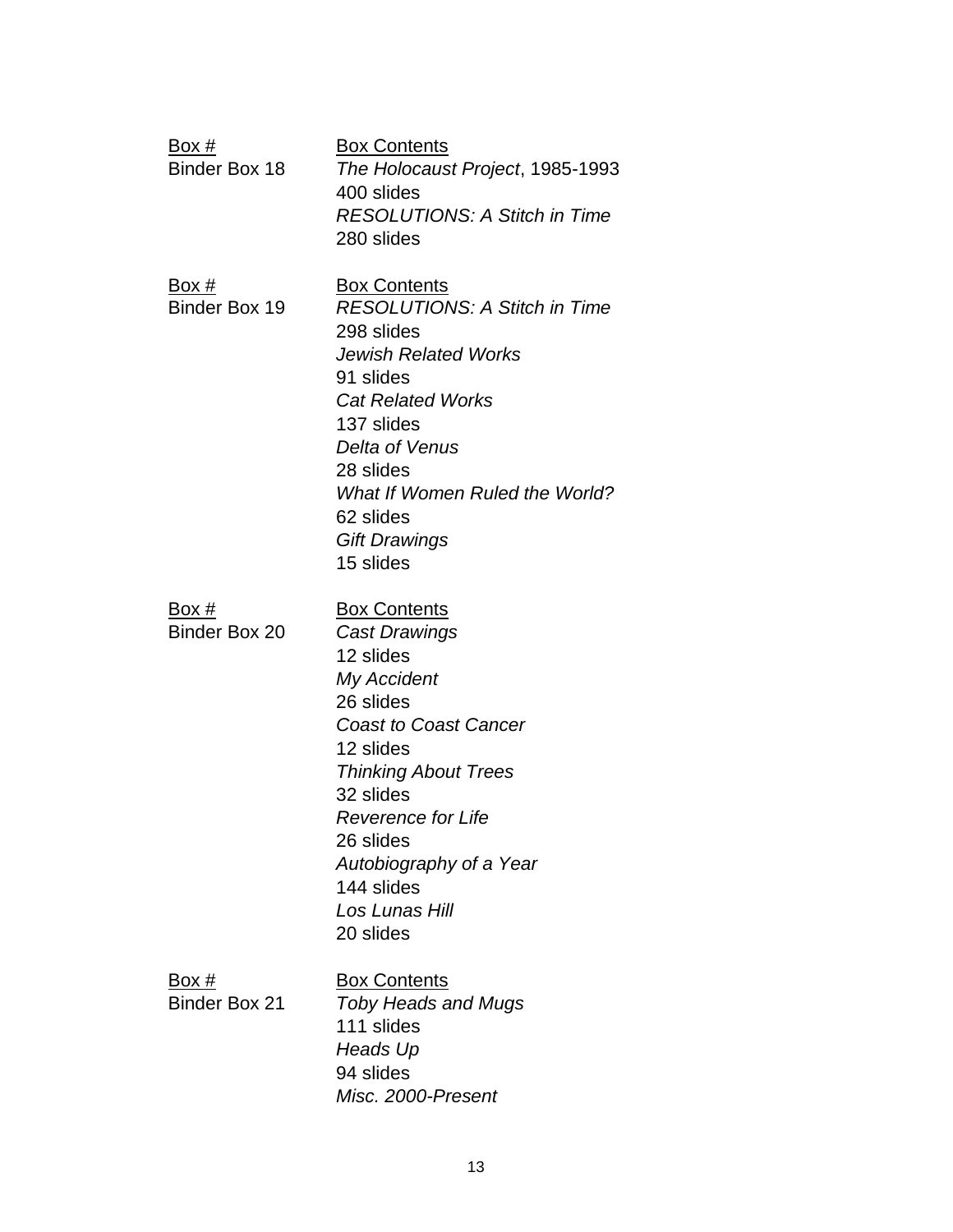#### slides

#### <span id="page-13-0"></span>**Series 4: Lectures**

| Box #            | <b>Folder Title</b>                                          |
|------------------|--------------------------------------------------------------|
| 1                | "Art as Power"                                               |
| 1                | "Awakening Through Art"                                      |
| 1                | "Creating Art from a Feminist Perspective"                   |
| 1                | "Dinner Party: A Journey Into History, The"                  |
| 1                | "Dinner Party as Vision, The"                                |
| 1                | "Dry Ice"                                                    |
| 1                | "Erotica"                                                    |
| 1                | "Face to Face with Frida Kahlo"                              |
| 1                | "Feminist Art in the 21st Century"                           |
| 1                | "From China Painting to Glass Painting: A Brief Review of a  |
|                  | Long Career"                                                 |
| 1                | "From the Seventies to the Nineties: An Artist's Revolution" |
| 1                | "Georgia Tech Lecture"                                       |
| 1                | "Getty Lectures"                                             |
| 1                | "Giving Birth to a New Vision"                               |
| 2                | "Holocaust Project"                                          |
| $\overline{c}$   | "Holocaust Project: From Darkness into Light, The"           |
| $\overline{2}$   | "HOT STUFF: Dealing with Hot Subject Matter"                 |
| $\overline{2}$   | "Is it Politics or is it Art?"                               |
| $\overline{c}$   | "Judy Chicago Overview I"                                    |
| $\overline{2}$   | "Judy Chicago Overview II"                                   |
| $\boldsymbol{2}$ | "Judy Chicago's Style"                                       |
| $\mathbf{2}$     | "Louisville Presentation: Five Decades" - April 14, 2015     |
| $\overline{2}$   | "Louisville Presentation: Visioning Charette, International  |
|                  | Honor Quilt" - April 15, 2015                                |
| 2                | "New Zealand Lectures"                                       |
| $\mathbf{2}$     | "Pomona Talk with Younger Self"                              |
| $\overline{2}$   | "Power of Art: Why the Dinner Party Should Be Preserved,     |
|                  | The"                                                         |
| $\overline{c}$   | "Red Binder"                                                 |
| $\overline{2}$   | "Representation and the Holocaust I"                         |
| $\overline{2}$   | "Representation and the Holocaust II"                        |
| $\overline{2}$   | "Rethinking Curriculum in Art"                               |
| 3                | "Short Holocaust Project Overview"                           |
| 3                | "Still Here After All These Years"                           |
| 3                | "Surveying Judy Chicago: A Career Overview"                  |
| 3                | "Susan B. Anthony: Queen of the Dinner Party"                |
| 3                | "This Isn't Politics You Jerk, It's Art"                     |
| 3                | "Thread as Brushstroke" - Short Version                      |
| 3                | "Thread as Brushstroke" - Long Version                       |
| 3                | "Through the Flower and Breaking the Cycle of Women's        |